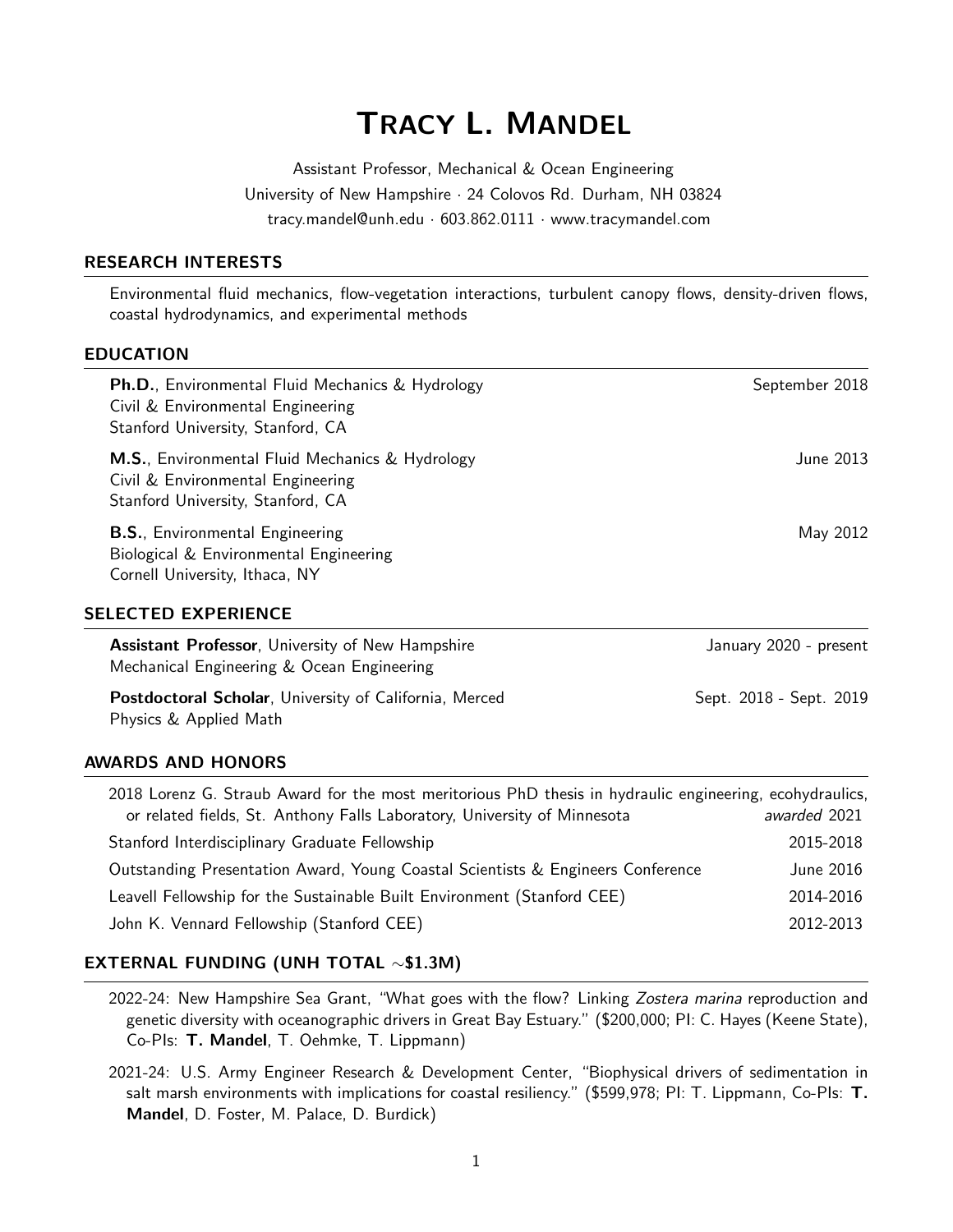- 2021-24: Office of Naval Research, "Connecting the fluid free-surface with the interior acoustic field in a multiphase ocean." (\$599,754; PI: T. Mandel, Co-Pls: G. Venegas, T. Weber)
- 2021-22: New Hampshire Sea Grant Development Funds, "Seasonal changes in salt marsh biophysical properties: Feedback with overwash and sedimentation." (\$5,000; PI: T. Mandel)

#### PEER-REVIEWED PUBLICATIONS

Underlined names indicate student author.

- Saeed, Z., Weidner, E., Johnson, B.A., & Mandel, T.L. [\(2022\).](https://doi.org/10.1063/5.0065265) Buoyancy-modified entrainment in plumes: Theoretical predictions. Physics of Fluids 34(1): 015112.
- Chung, H., Mandel, T.L., Zarama, F.J.M., & Koseff, J.R. [\(2020\).](http://doi.org/10.1029/2019WR026915) Non-local impacts of gaps on submerged canopy flow. Water Resources Research: e2019WR026915.
- Mandel, T.L., Zhou, D.Z., Waldrop, L.D., Theillard, M., Kleckner, D., & Khatri, S. [\(2020\).](https://doi.org/10.1103/PhysRevFluids.5.124803) Retention of rising droplets in density stratification. Physical Review Fluids 5: 12803.
- Mandel, T.L., Gakhar, S., Chung, H., Rosenzweig, I., & Koseff, J.R. [\(2019\).](https://doi.org/10.1017/jfm.2019.170) On the surface expression of a canopy-generated shear instability. Journal of Fluid Mechanics 867: 633-660.
- Mandel, T.L., Rosenzweig, I., Chung, H., Ouellette, N.T. & Koseff, J.R. [\(2017\).](https://doi.org/10.1007/s00348-017-2435-6) Characterizing free-surface expressions of flow instabilities by tracking submerged features. Experiments in Fluids 58: 153.

#### OTHER PUBLICATIONS

Mandel, T.L. [\(2018\).](https://searchworks.stanford.edu/view/12741583) Free-surface dynamics in the presence of submerged canopies. PhD Thesis, Stanford University, Stanford, CA.

## INVITED TALKS

Cornell Fluids Seminar, Cornell University (April 2022).

Lorenz G. Straub Award Ceremony, St. Anthony Falls Laboratory, University of Minnesota (April 2021). Mechanical Engineering Seminar, University of New Hampshire (March 2021).

- Guest lecture on schlieren & shadowgraph methods for graduate course in Experimental Methods in Fluid Mechanics, University of Texas at Austin (December 2020).
- Water Resources Engineering & Science and Mechanical Science & Engineering joint seminar, University of Illinois Urbana-Champaign (November 2020).
- Civil & Environmental Engineering Seminar, University of Pittsburgh (October 2020)
- CCOM/Ocean Engineering Seminar, University of New Hampshire (September 2020).
- WHOI Coastal Ocean Fluid Dynamics Laboratory Seminar, Woods Hole Oceanographic Institute (March 2020, cancelled due to COVID-19).
- Fluids & Health Conference, Institut d'Etudes Scientifiques, Cargese, France (July 2019). "Boundary layers and their application in health, agriculture, and the environment."
- CCOM/Ocean Engineering Seminar, University of New Hampshire (March 2019).

Geophysical & Astrophysical Fluid Dynamics Seminar, UC Santa Cruz (May 2018).

Civil & Environmental Engineering Department Seminar, Georgia Tech (March 2018).

Ocean Engineering Seminar, University of New Hampshire (March 2018).

#### CONFERENCE PRESENTATIONS

Underlined names indicate student author.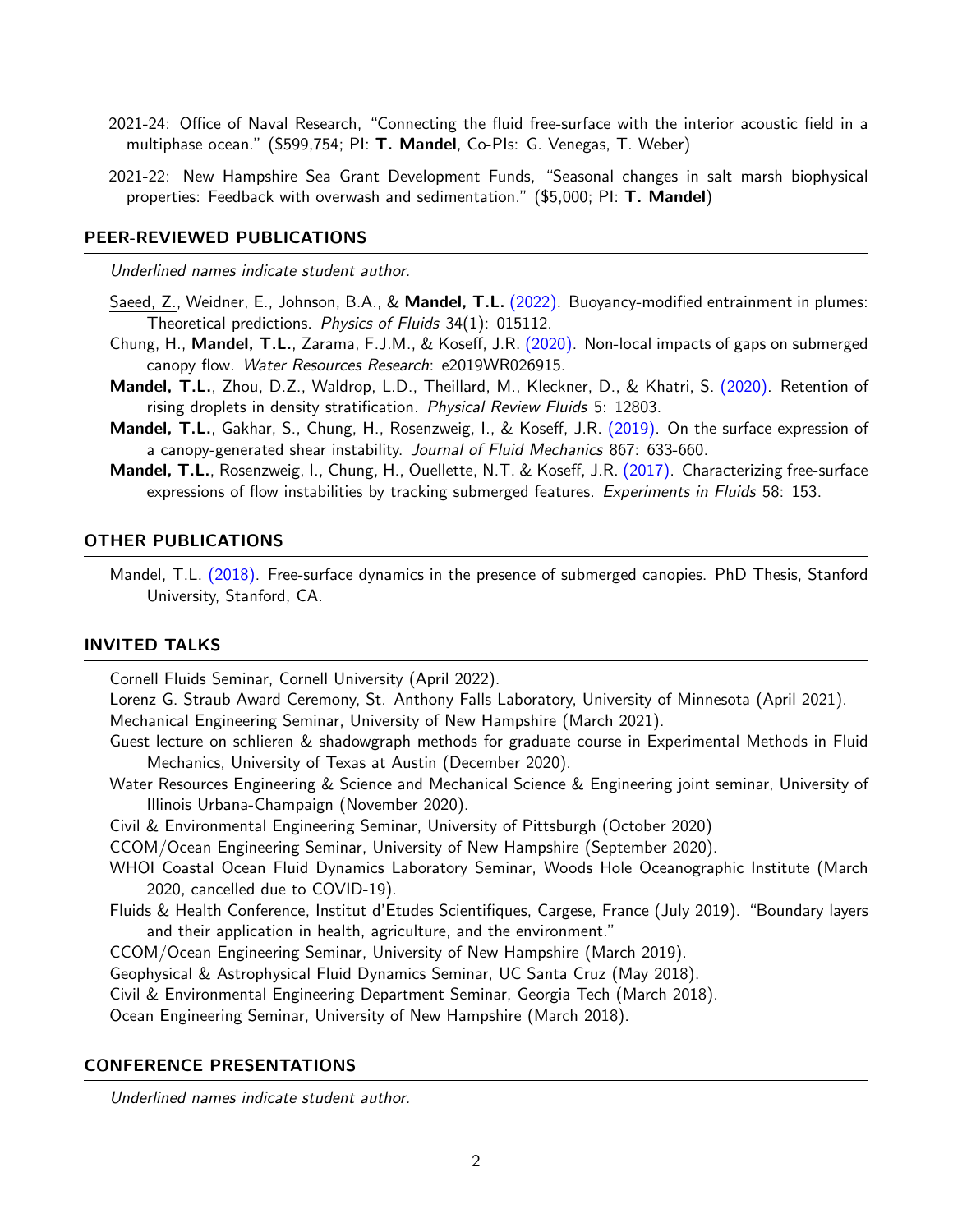- Mandel, T.L., Ehnot, J., Bheeroo, V., Burdick, D. "Hydrodynamics and biomechanics at the plant-ocean interface." (poster) Benthic Ecology Meeting, 29 Mar.-2 Apr. 2022, Portsmouth, NH.
- Villafane Pagan, J., Zapata, A., Ziervogel, K., & Mandel, T.L. "Settling of microplastics and marine snow in ambient density stratification." (talk) Ocean Sciences Meeting, 24 Feb.-4 Mar. 2022 (virtual).
- Zapata, A., Villafane-Pagan, J., Mandel, T.L., Ziervogel, K. "Interactions between phytoplankton and microplastics in the ocean." (poster) American Geophysical Union Fall Meeting, 13-17 Dec. 2021.
- Saeed, Z., Weidner, E., Johnson, B.A., Mandel, T.L.. "Mechanisms of buoyancy-modified entrainment in plumes: Theoretical analysis." 74th Meeting of the American Physical Society Division of Fluid Dynamics, 21-23 Nov. 2021, Phoenix, AZ.
- Tapia Silva, D., Mandel, T.L., Cooper, C., Khatri, S. & Kleckner, D. "High-speed two color scanning VLIF." 74th Meeting of the American Physical Society Division of Fluid Dynamics, 21-23 Nov. 2021, Phoenix, AZ.
- Mandel, T.L., Foster, D.L., Burdick, D. & Eberhardt, A. "Seasonal changes in salt marsh biophysical properties: Feedback with overwash and sedimentation." (poster) New Hampshire Sea Grant Symposium, 28 Jan. 2021 (virtual).
- Tapia Silva, D., Cooper, C., Mandel, T.L., Khatri, S. & Kleckner, D. "High-speed two color VLIF." 73rd Meeting of the American Physical Society Division of Fluid Dynamics, 22-24 Nov. 2020 (virtual).
- Binswanger, A., Zhou, D.Z., Roe, J., Mandel, T.L., Theillard, M., Kleckner, D., & Khatri, S. "Numerical simulations of oil droplets rising in a sharply stratified fluid." 73rd Meeting of the American Physical Society Division of Fluid Dynamics, 22-24 Nov. 2020 (virtual).
- Zhou, D.Z., Binswanger, A., Roe, J., Mandel, T.L., Theillard, M., Kleckner, D., & Khatri, S. "Marangoni forces on oil droplets rising in a stratified fluid." 73rd Meeting of the American Physical Society Division of Fluid Dynamics, 22-24 Nov. 2020 (virtual).
- Mandel, T.L., Zhou, D.Z., Waldrop, L., Theillard, M., Kleckner, & Khatri, S. "Retention of oil droplets rising in a stratified fluid." (poster) Ocean Sciences Meeting, 16-22 Feb. 2020, San Diego, CA.
- Zhou, D.Z., Mandel, T.L., Waldrop, L., Theillard, M., Kleckner, & Khatri, S. "Retention of oil droplets rising in a stratified fluid: Part 1. Kinematics." (talk) 72nd Meeting of the American Physical Society Division of Fluid Dynamics, 23-26 Nov. 2019, Seattle, Washington.
- Mandel, T.L., Zhou, D.Z., Waldrop, L., Theillard, M., Kleckner, & Khatri, S. "Retention of oil droplets rising in a stratified fluid: Part 2. Dynamics." (talk) 72nd Meeting of the American Physical Society Division of Fluid Dynamics, 23-26 Nov. 2019, Seattle, Washington.
- Chung, H., Mandel, T.L., & Koseff, J.R. "Non-local impacts of gaps on submerged canopy flow." (talk) 72nd Meeting of the American Physical Society Division of Fluid Dynamics, 23-26 Nov. 2019, Seattle, Washington.
- Mandel, T.L., Zhou, D.Z., Waldrop, L., Theillard, M., Kleckner, & Khatri, S. "Retention of rising oil droplets in stratification" (talk, poster). Gordon Research Seminar & Conference on Coastal Ocean Dynamics, 15-21 June 2019, Manchester, NH.
- Mandel, T.L., Gakhar, S., Chung, H., Rosenzweig, I., & Koseff, J.R. "The surface signature of a canopygenerated shear instability." (talk) 71st Meeting of the American Physical Society Division of Fluid Dynamics, 18-20 Nov. 2018, Atlanta, GA.
- Mandel, T.L. "Hydrodynamics of aquatic canopies through the lens of the free surface." (talk) Yosemite Fluids Meeting, 14-16 Sept. 2018, Wawona, CA.
- Mandel, T.L., Gakhar, S., Chung, H., Rosenzweig, I., & Koseff, J.R. "Characterizing submerged ecosystems and their hydrodynamics from surface disturbuances." (talk) Ocean Sciences Meeting, 11-16 Feb. 2018, Portland, OR.
- Mandel, T.L., Chung, H., & Koseff, J.R. "The evolution of the surface signature of a canopy-generated shear instability using free-surface synthetic Shlieren." (talk) 70th Meeting of the American Physical Society Division of Fluid Dynamics, 19-21 Nov. 2017, Denver, CO.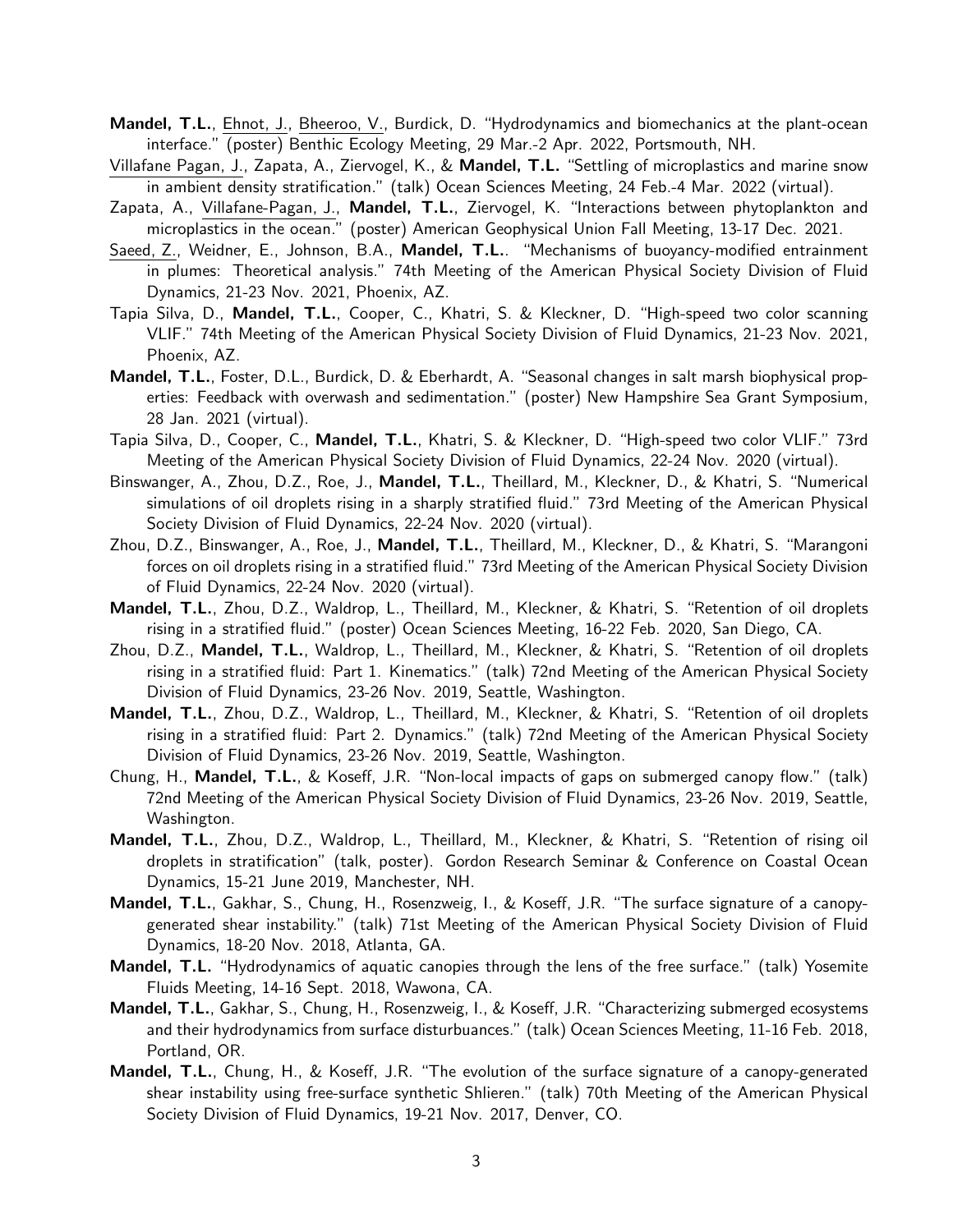- Mandel, T.L., Rosenzweig, I., Zarama, F.J.M., Chung, H., & Koseff, J.R. "Characterizing submerged ecosystems from surface disturbances: a glimmer of hope." (poster) Gordon Research Conference on Coastal Ocean Dynamics, 11-16 June 2017, Biddeford, ME.
- Mandel, T.L., Rosenzweig, I., Oullette, N.T., & Koseff, J.R. "Free-surface tracking of submerged features to infer hydrodynamic flow characteristics." (talk) 69th Meeting of the American Physical Society Division of Fluid Dynamics, 20-22 Nov. 2016, Portland, OR.
- Mandel, T.L., Suckale, J., & Koseff, J.R. "Modification of surf zone turbulence and the undertow by a vegetative canopy." (talk) Young Coastal Scientists & Engineers Conference - Americas, 13-15 June 2016, Queen's University, Ontario, Canada.
- Mandel, T.L., Rosenzweig, I., Zarama, F.J.M., Koseff, J.R. & Suckale, J. "Modification of surf zone turbulence and the undertow by a vegetative canopy." (poster) Ocean Sciences Meeting, 21-26 Feb. 2016, New Orleans, LA.
- Mandel, T.L., Weitzman, J.S., & Koseff, J.R. "Exploration of a novel high-resolution measurement technique for detecting the impact of heterogeneous bottom features on the free surface." (poster) Ocean Sciences Meeting, 23-28 Feb. 2014, Honolulu, HI.

#### TEACHING

OE 753/853: Ocean Hydrodynamics **Spring 2020, 2021, 2022** Spring 2020, 2021, 2022 OE 757/857: Coastal Engineering & Processes Spring 2022 IAM 550: Introduction to Engineering Computing Fall 2020, 2021

#### ADVISING

#### PhD Students

- Zeeshan Saeed, Ph.D. Mechanical Engineering (expected 2025). Project title: "Surfacing dynamics of turbulent buoyant plumes."
- Vivek Bheeroo, Ph.D. Ocean Engineering (expected 2025). Project title: "Laboratory investigation of the surface expression of submerged aquatic vegetation."

#### Masters Students

Matthew Dowling, M.Eng. Ocean Engineering (2022). Project title: "Exploring the efficacy of bubble curtains in turbidity control."

#### Undergraduate Students

- Matthias Page, Undergraduate Research Assistant (UNH BSOE student; Jan. 2020-May 2022). Project title: "Wavemaker and flume development for environmental flow studies."
- Jobel Villafane Pagan, Undergraduate Research Intern (UPRM Geology student; Summer 2021). Project title: "Settling and wake dynamics of oceanic particles in density stratification."
- Jenna Ehnot, Undergraduate Research Assistant (UNH BSOE student; June 2021-May 2022). Project title: "Seasonal changes in the biomechanical properties of dune and salt marsh plants."
- Aidan Thayer, Undergraduate Research Assistant (UNH BSOE student; August 2021-May 2022). Project title: "Design and construction of full- and bench-scale experimental flumes."
- Senior Project Team of 6 ME/OE undergraduate students (Sept. 2020-May 2021). Project title: "Effectiveness of bubble screens on turbidity control in dredging."
- Senior Project Team of 5 ME/OE/DBS undergraduate students (Sept. 2021-May 2022). Project title: "Designing, building, & testing a variable-flow swim chamber for lumpfish." (Primary advisor E. Fairchild)